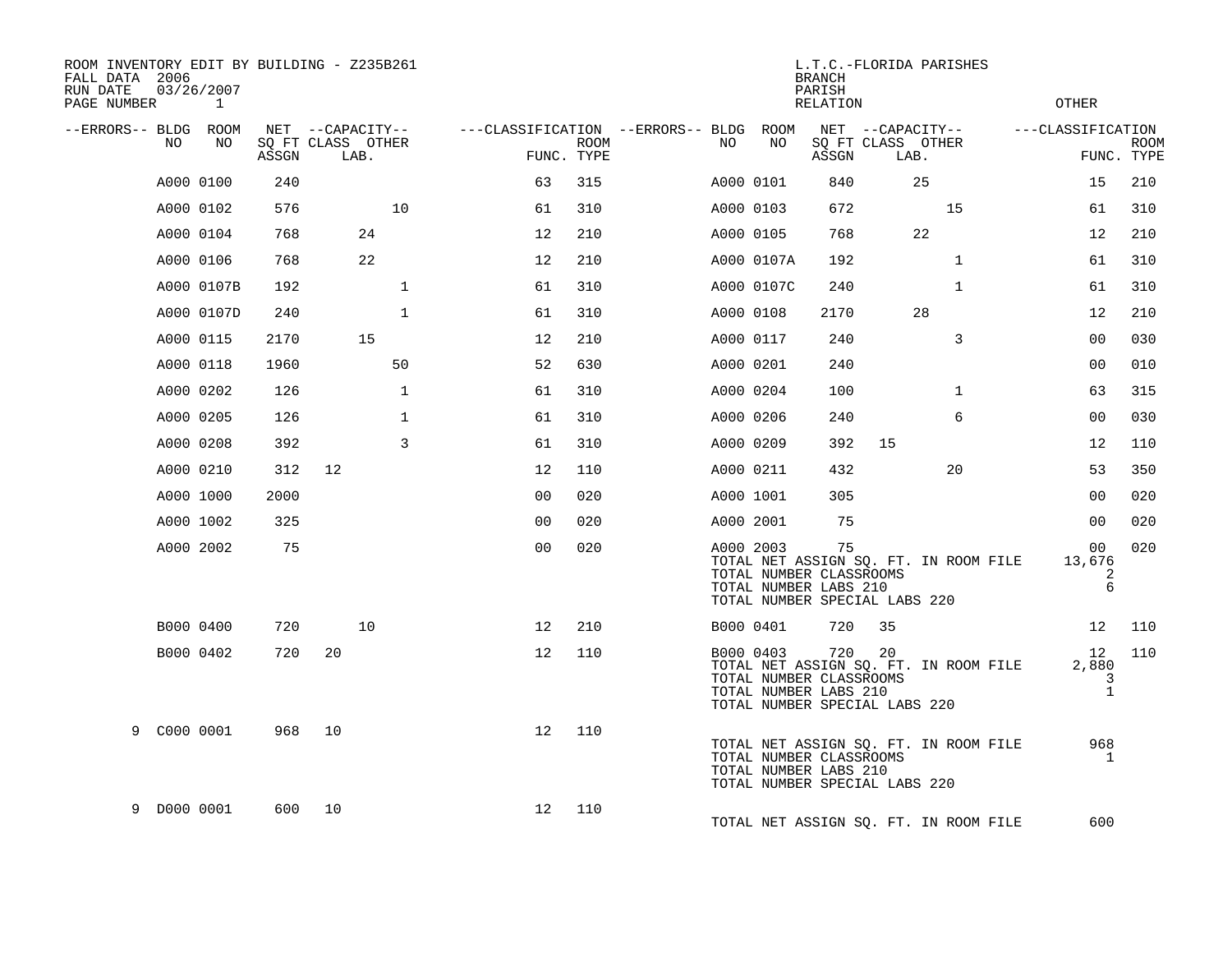| ROOM INVENTORY EDIT BY BUILDING - Z235B261<br>2006<br>FALL DATA<br>03/26/2007<br>RUN DATE<br>2<br>PAGE NUMBER | L.T.C.-FLORIDA PARISHES<br><b>BRANCH</b><br>PARISH<br>RELATION<br>OTHER                                                                                                                                                                                                             |
|---------------------------------------------------------------------------------------------------------------|-------------------------------------------------------------------------------------------------------------------------------------------------------------------------------------------------------------------------------------------------------------------------------------|
| --ERRORS-- BLDG<br>ROOM<br>NET<br>--CAPACITY--<br>NO<br>SQ FT CLASS OTHER<br>NO<br>ASSGN<br>LAB.              | ---CLASSIFICATION<br>---CLASSIFICATION --ERRORS-- BLDG<br>ROOM<br>NET --CAPACITY--<br><b>ROOM</b><br>NO<br>SQ FT CLASS OTHER<br><b>ROOM</b><br>NO<br>FUNC. TYPE<br>FUNC. TYPE<br>ASSGN<br>LAB.<br>TOTAL NUMBER CLASSROOMS<br>TOTAL NUMBER LABS 210<br>TOTAL NUMBER SPECIAL LABS 220 |
| E000 A0108<br>336<br>20                                                                                       | 110<br>12<br>336<br>TOTAL NET ASSIGN SQ. FT. IN ROOM FILE<br>TOTAL NUMBER CLASSROOMS<br>TOTAL NUMBER LABS 210<br>TOTAL NUMBER SPECIAL LABS 220                                                                                                                                      |
| 3<br>F000 0119<br>240                                                                                         | 310<br>12<br>240<br>TOTAL NET ASSIGN SQ. FT. IN ROOM FILE<br>TOTAL NUMBER CLASSROOMS<br>TOTAL NUMBER LABS 210<br>TOTAL NUMBER SPECIAL LABS 220                                                                                                                                      |
| G000 0121<br>640 20                                                                                           | 110<br>12<br>640<br>TOTAL NET ASSIGN SQ. FT. IN ROOM FILE<br>TOTAL NUMBER CLASSROOMS<br>TOTAL NUMBER LABS 210<br>TOTAL NUMBER SPECIAL LABS 220                                                                                                                                      |